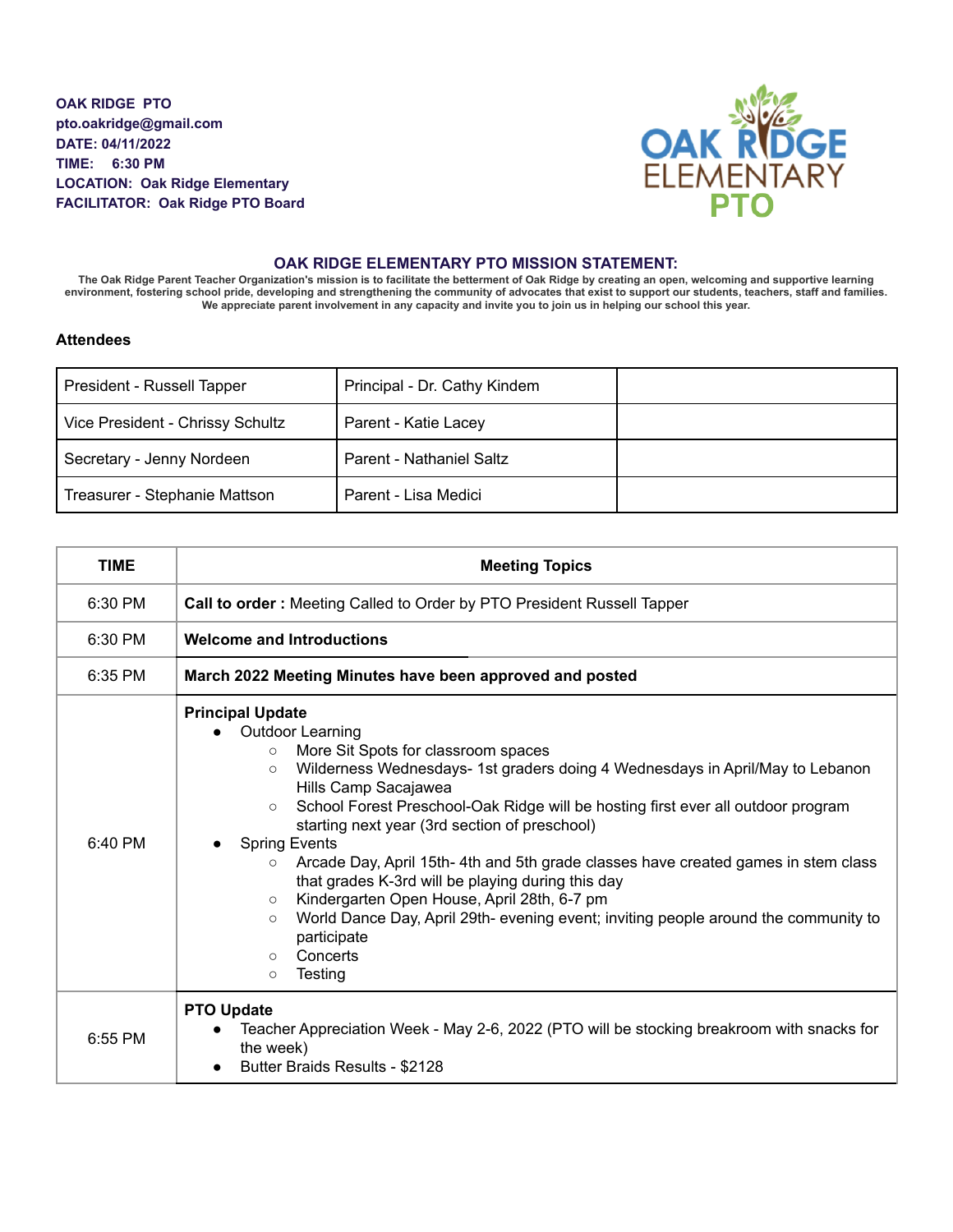|         | Restaurant Night - Chipotle Fundraiser Night (Promenade Location) Wednesday April 20,<br>2022 4:00-8:00 pm<br>Restaurant Night - Crumble Cookie Fundraiser Night May 12, 2022 4:00-8:00 pm (15% of<br>proceeds will go to Oak Ridge)<br>Student Directory Update - Link to view directory is posted, contact the office for access<br>PTO to confirm monthly meetings and time for the 2022-2023 school year. (2 <sup>nd</sup> Monday of<br>$\bullet$<br>every month at 6:30-7:30pm)<br>Request from Ms. Schroeder for a service project for the homeless- getting list of items they<br>need-PTO approved<br>Outside at Oak Ridge update- May 26th from 5:30pm-8:00pm (volunteers and finalize food)                                                                                                                                                                                                                                                                                                                                                                                                                                                                                  |
|---------|----------------------------------------------------------------------------------------------------------------------------------------------------------------------------------------------------------------------------------------------------------------------------------------------------------------------------------------------------------------------------------------------------------------------------------------------------------------------------------------------------------------------------------------------------------------------------------------------------------------------------------------------------------------------------------------------------------------------------------------------------------------------------------------------------------------------------------------------------------------------------------------------------------------------------------------------------------------------------------------------------------------------------------------------------------------------------------------------------------------------------------------------------------------------------------------|
| 7:10 PM | <b>Budget Update</b><br>Treasurer's Report<br>$\bullet$                                                                                                                                                                                                                                                                                                                                                                                                                                                                                                                                                                                                                                                                                                                                                                                                                                                                                                                                                                                                                                                                                                                                |
|         | <b>Teacher Updates/Requests</b><br>1. Arcade Day, April 15th<br>580 Small Suckers for each learner as a celebration<br>Clerks will create class sets                                                                                                                                                                                                                                                                                                                                                                                                                                                                                                                                                                                                                                                                                                                                                                                                                                                                                                                                                                                                                                   |
|         | 2. Cultural Family Advocate Team: PTO will be donating \$250<br>Greetings Oak Ridge Parents and Teacher Organization members:                                                                                                                                                                                                                                                                                                                                                                                                                                                                                                                                                                                                                                                                                                                                                                                                                                                                                                                                                                                                                                                          |
|         | The District 196 Equity and Inclusion Department, along with Latino families from the district, are hosting the<br>9th-annual Latino Graduation Recognition. This event acknowledges our Latino youth completing milestones<br>and finishing school levels, 5 <sup>th</sup> and 8 <sup>th</sup> grade, as well as graduates of our district high schools. It will be held<br>Friday,<br>May 13, 2022 at Blackhawk Middle School from 6:00 p.m. to 8:00 p.m. This districtwide event brings Latino<br>families together to celebrate their youth's accomplishments in a manner that honors their ancestors of Latino<br>culture, in what is a big celebration in their home country. During COVID we had to pause this celebration, but<br>we are so happy we'll be able to enjoy each other's company again this year.                                                                                                                                                                                                                                                                                                                                                                 |
| 7:15 PM | Thanks to the generous contributions and donations, as well as the support of volunteers, we are able to hold<br>this event for our district. In the past the food had been acquired by donations from local restaurants as well as<br>from each and every participating family. Due to sanitary restrictions this year, the food has to be purchased<br>from district-approved establishments with the necessary permits. Knowing about your organization, and Oak<br>Ridge's interest in equity and inclusion matters, we are requesting a donation of \$250 for the event. Your<br>generosity will help provide multicultural food, speakers, activities and other supplies to ensure a successful<br>gathering, plus it will also be a way for our families to realize the benefits of the PTO's funds.<br>It is our strong hope that your organization will decide to contribute for this cause. If you are able to sponsor<br>this event, please send your contribution to the Equity and Inclusion Dept. at the District Office by April 29 <sup>th,</sup><br>2022. Your partnership is essential to our work and will ensure we continue to support diversity and inclusion in |
|         | District 196.<br>Thank you for your attention, support and time to our request.                                                                                                                                                                                                                                                                                                                                                                                                                                                                                                                                                                                                                                                                                                                                                                                                                                                                                                                                                                                                                                                                                                        |
|         | Kindly,                                                                                                                                                                                                                                                                                                                                                                                                                                                                                                                                                                                                                                                                                                                                                                                                                                                                                                                                                                                                                                                                                                                                                                                |
|         | Josefa Gaona-Pacheco<br><b>Cultural Family Advocate</b>                                                                                                                                                                                                                                                                                                                                                                                                                                                                                                                                                                                                                                                                                                                                                                                                                                                                                                                                                                                                                                                                                                                                |